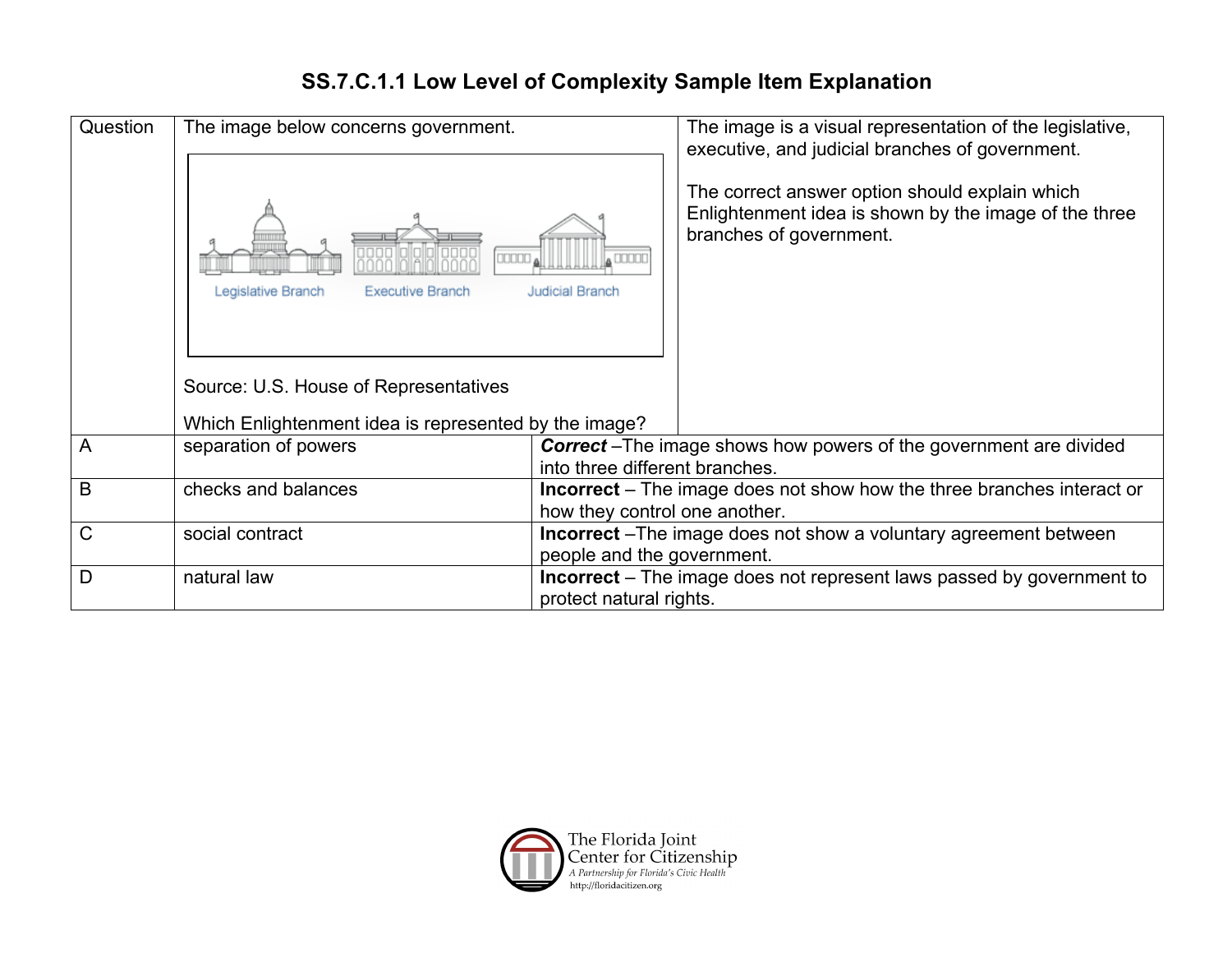## **SS.7.C.1.1 Moderate Level of Complexity Sample Item Explanation**

| Question | The statements below are from the 1776 Virginia Declaration of Rights.                                                                                | The statements are from the 1776                                                                                      |  |  |
|----------|-------------------------------------------------------------------------------------------------------------------------------------------------------|-----------------------------------------------------------------------------------------------------------------------|--|--|
|          | 1) That in all capital or criminal prosecutions a man hath a right to demand<br>evidence in his favor, and to a speedy trial by an impartial jury     | Virginia Declaration of Rights. This<br>document is not required reading so it<br>may include unfamiliar information. |  |  |
|          | 2) That the legislative, executive, and judiciary department shall be separate<br>and distinct                                                        | The correct answer will reflect                                                                                       |  |  |
|          | That the freedom of the press is one of the great bulwarks of liberty, and<br>can never be restrained                                                 | Enlightenment thinker Montesquieu's<br>influence on the writing of this document.                                     |  |  |
|          | That a well regulated militia, composed of the body of the people, trained<br>4)<br>to arms, is the proper, natural, and safe defense of a free state |                                                                                                                       |  |  |
|          | Source: Public Domain / U.S. National Archives and Records Administration                                                                             |                                                                                                                       |  |  |
|          | Which statement reflects the Enlightenment ideas of government as<br>expressed by Montesquieu?                                                        |                                                                                                                       |  |  |
| A        |                                                                                                                                                       | <b>Incorrect</b> – The rights to a speedy trial and trial by jury are individual                                      |  |  |
|          |                                                                                                                                                       | liberties, they are not beliefs about government.                                                                     |  |  |
| B        | $\overline{2}$                                                                                                                                        | <b>Correct</b> – This statement describes Montesquieu's Enlightenment                                                 |  |  |
|          |                                                                                                                                                       | idea that each branch of government, or "department," should be                                                       |  |  |
|          |                                                                                                                                                       | separate (separation of powers) in order to limit the power of                                                        |  |  |
|          |                                                                                                                                                       | government as a whole.                                                                                                |  |  |
| C        | 3                                                                                                                                                     | <b>Incorrect</b> – Freedom of the press is not an idea of government;                                                 |  |  |
|          |                                                                                                                                                       | freedom of the press is an individual liberty.                                                                        |  |  |
| D        | 4                                                                                                                                                     | <b>Incorrect</b> – The right to a militia was not an Enlightenment idea.                                              |  |  |